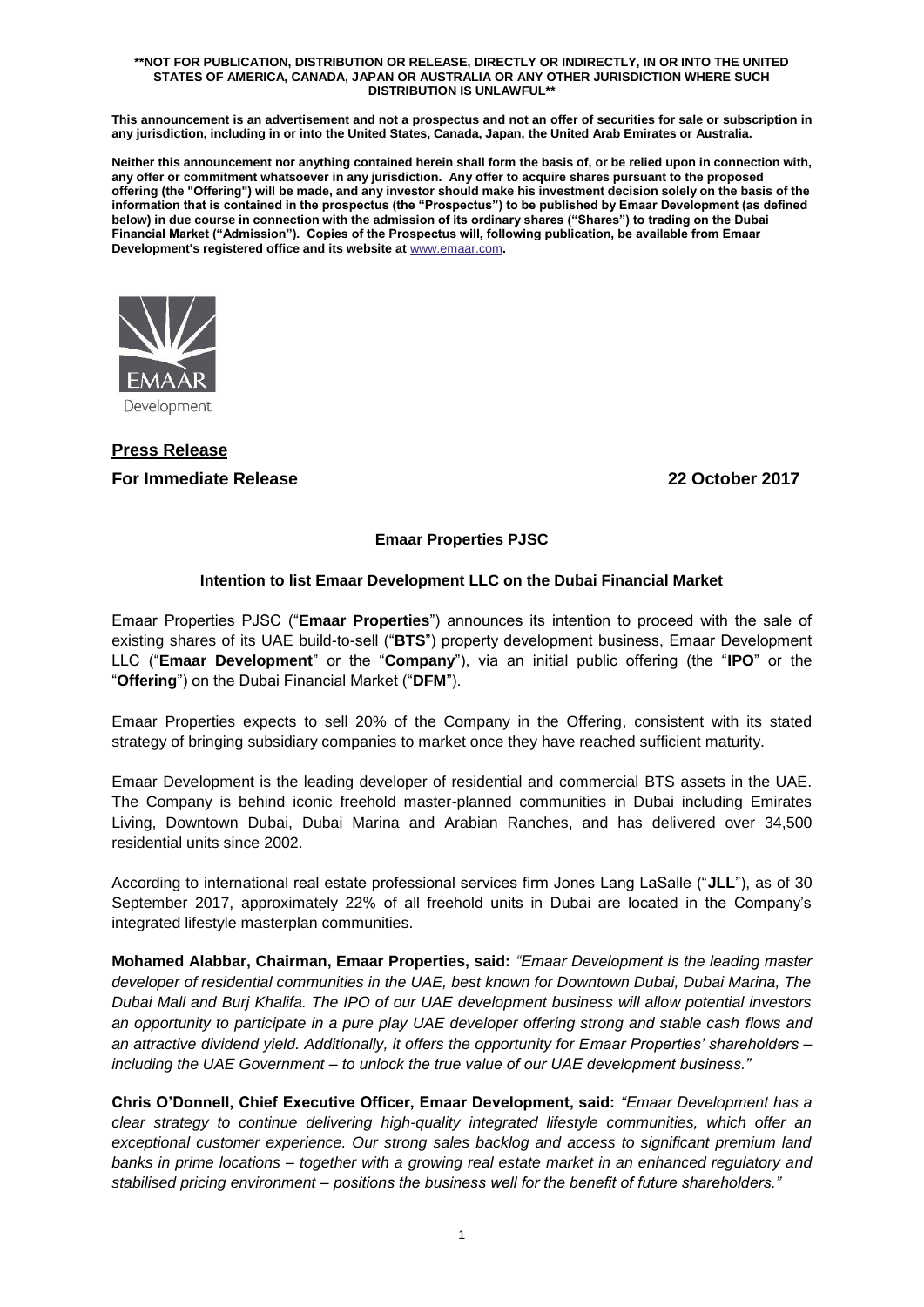### **Business highlights**

- High-quality land bank of 170 million square foot gross floor area ("**GFA**")<sup>1</sup> for BTS properties in the UAE, which at the Company's average development rate is expected to provide 12 years of project launches and 16 years of project completions
- Spearheaded the development of freehold master-planned lifestyle communities in Dubai; developed over 34,500 residential units since 2002, with over 24,000 residential units under development as at 30 September 2017, across 8 master-planned communities in prime locations
- As of 30 September 2017, Emaar Development has sold 80% of its units under development with an average gross profit margin of 41%<sup>2</sup> for units sold, and an associated sales backlog of AED 41 billion<sup>3</sup>
- Expected cash flow from sales backlog of approximately AED 18 billion<sup>4</sup> over the next 4 years as projects complete
- As of 30 September 2017, Emaar Development had approximately 4,800 units available for sale over the next 2-3 years in its projects under construction, with an aggregate estimated sales value of AED 15 billion<sup>5</sup>
- Emaar Development plans to launch approximately 50,400 units over the next 5 years with an average annual unit sales target of 10,000 units and a targeted overall gross profit margin of 40%, in line with its historical track record
- As of 30 September 2017, Emaar Development had a completed, unsold inventory of approximately 200 units in completed projects with an estimated sales value of approximately AED 2 billion<sup>6</sup>, expected to be sold in the medium term
- Emaar Development seeks to continue its successful pre-sale funded model, which targets approximately 70% of units sold within the first year following launch, and typically between 30% and 40% of cash collected before major construction works commence

## **Portfolio Highlights**

- 10 mega-developments in the UAE, including projects with premier joint venture partners, as well as prime wholly-owned land in Dubai and Ras Al Khaimah:
	- Downtown Dubai: A mixed-use 500-acre community that combines commercial, residential, hotel, entertainment, shopping and leisure developments; the complex includes the world's tallest structure, the Burj Khalifa, The Dubai Mall, the Dubai Opera House, Souq Al Bahar, the world's tallest performing fountain, The Dubai Fountain, eight luxury hotels with over 1,800 rooms and numerous residential towers
	- Arabian Ranches: Approximately 71 million square feet of two-storey family homes in one of Dubai's most sought after residential communities and home of Arabian Ranches Golf Club and Dubai Equestrian & Polo Club

-

<sup>1</sup> As at 30 September 2017.

<sup>&</sup>lt;sup>2</sup> Based on the number of units sold, which were under development as at 31 September 2017, not necessarily indicative of margin at project completion. Includes non-consolidated joint ventures (Emaar South, Dubai Creek Harbour), and includes 100% consolidated joint venture (Dubai Hills).

<sup>&</sup>lt;sup>3</sup> Sales value of properties sold but not yet recognised as revenue under IFRS including 100% of joint ventures as of 30 September 2017.

<sup>4</sup> Includes AED 2 billion in pre-funded construction costs.

<sup>5</sup> Based on current listing prices for the relevant projects. Excludes 653 units under design stage with expected value of AED 2 billion.

<sup>&</sup>lt;sup>6</sup> Based on current listing prices for the relevant projects.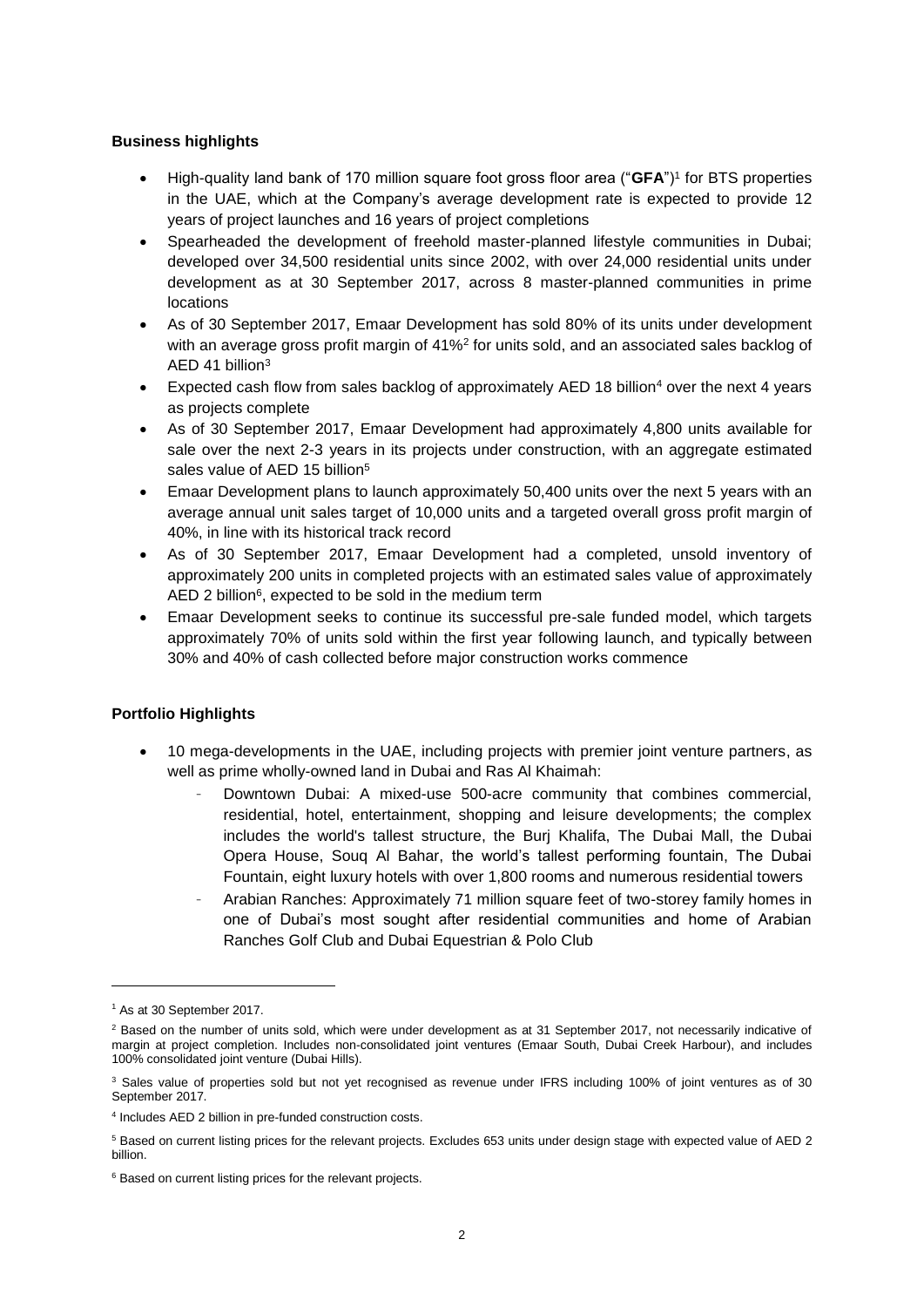- Emirates Living: High-end villas and residential towers within the Emirates Hills master-planned lifestyle community which began construction in 1999 and includes four international schools, the four-star VIDA hotel, the Hills Montgomerie golf course and "Emaar Business Park"
- Dubai Marina: Luxury apartments in one of the first and largest waterfront developments in the GCC region
- Dubai Hills Estate: A 100% consolidated partnership with Meraas Holding to create a mixed-use development with a series of unique neighbourhoods set around an 18 hole championship golf course
- Dubai Creek Harbour: A joint development agreement with Dubai Holding for the development of an iconic mixed-use waterfront project situated on the banks of the Dubai Creek
- Emaar South: The Company's first development within Dubai World Central, strategically located between Dubai and Abu Dhabi; it will be a mixed-use development spread over an area of approximately 72 million square feet
- Zabeel Square: A joint venture between Emaar Development and Meraas to create a mixed-use development near Zabeel Park, Dubai
- Dubai Harbour: Approximately 950,000 square feet of land with approximately 10 million square feet GFA acquired in August 2017, well positioned between Jumeirah Beach Residence and Palm Jumeirah
- Ras Al Khaimah: Approximately 837,000 square feet of land with 1.3 million square feet GFA located on the tip of Marjan Island in the emirate of Ras Al Khaimah

### **Key financial highlights**

- Sales of 6,539 units in the 9 months ended September 2017 with a sales value of AED 15.4 billion, an increase of 32% from the AED 11.6 billion recorded in the corresponding period for the previous year<sup>7</sup>
- Achieved an average gross profit margin of 42%<sup>8</sup> on revenue recognised for the 9 month period ended September 2017
- Strong cash position of AED 10.2 billion as at 30 September 2017<sup>9</sup>
- Based on a third-party valuation by JLL, Emaar Development has a total Gross Asset Value ("**GAV**")<sup>10</sup> of AED 35.6 billion, which corresponds to an Adjusted Net Asset Value ("**Adjusted NAV**") <sup>11</sup> of AED 24.1 billion as of September 2017

 $\overline{a}$ 

<sup>&</sup>lt;sup>7</sup> Sales figures inclusive of 100% of joint venture sales.

<sup>&</sup>lt;sup>8</sup> Not necessarily indicative of margin at project completion. Exclusive of non-consolidated joint ventures (Emaar South, Dubai Creek Harbour). Includes 100% consolidated joint venture Dubai Hills.

<sup>9</sup> Non-inclusive of cash balance of non-consolidated joint ventures (Emaar South, Dubai Creek Harbour). Inclusive of cash balance of 100% consolidated joint venture Dubai Hills.

<sup>&</sup>lt;sup>10</sup> GAV is calculated as the arithmetic sum of all units valued and is comprised of AED 15.2 billion GAV relating to wholly owned properties and AED 20.3 billion GAV relating to join venture projects in which the Company has a 50% share. Excludes Dubai Harbour.

<sup>&</sup>lt;sup>11</sup> Adjusted NAV is calculated as GAV less net debt and the fair value of joint venture partners' interests, plus net other assets, net other assets from joint ventures and the value of management fees from joint ventures.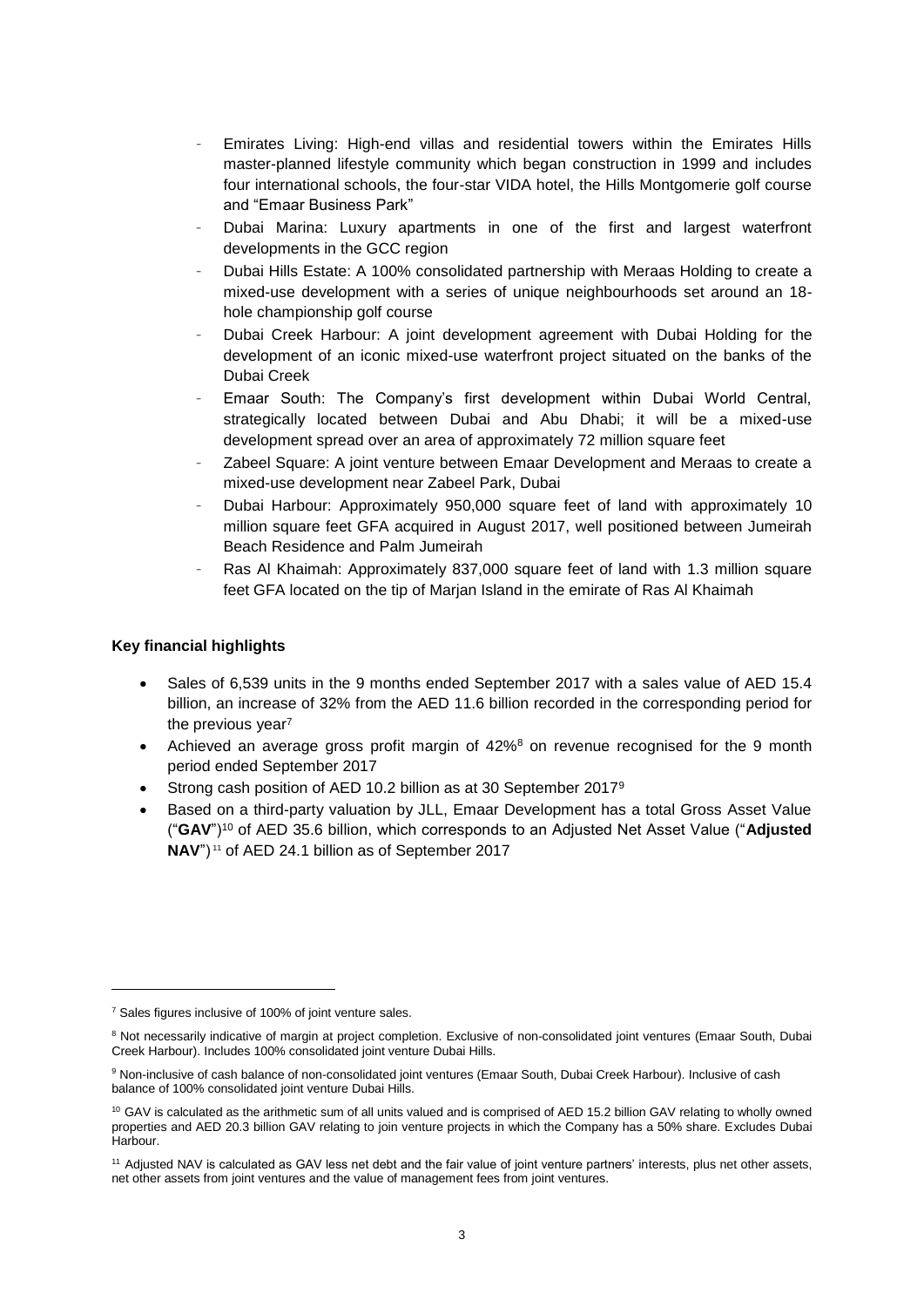### **Key investment highlights**

The Company is the MENA region's top developer with visible returns. Key investment highlights include:

- Supportive macroeconomic fundamentals
	- Transformation of Dubai from a regional hub to a global destination
	- Growing real estate market in an enhanced regulatory and stabilised pricing environment
- A proven platform and expertise
	- Clear leader amongst Dubai developers, delivering iconic master plans and creating value for customers and shareholders
	- Best real estate brand in the UAE<sup>12</sup> with increasing sales market share
	- Highly diversified customer base across domestic residents and international investors
- A valuable asset base that drives growth
	- Development projects in premium locations with large prime land bank driving growth
- A de-risked cash generating business model
	- A business model and strong sales backlog that support high cash flow generation with considerable revenue visibility
	- Construction costs are largely prefunded by collections from customers
- Strong management team supported by corporate governance best practices
	- An experienced team of seasoned real estate professionals
	- Strong shareholder support and partnership with the Dubai Government
	- Attractive financial profile underpinning a compelling shareholder return framework
		- Strong momentum in revenue and profits delivering superior financial performance with a prudent capital structure
		- High cash flow generating business supporting a sustainable dividend policy

### **Strategic Priorities**

- Maintain leadership position in the market
- Continue to deliver value to customers
- Build premier integrated lifestyle communities
- Secure long-term access to premium land bank
- Maintain robust financial risk management
- Enhance dividend distributions and returns to shareholders whilst maintaining a conservative capital structure

### **Corporate Governance and the Board**

Emaar Development is committed to a high standard of corporate governance in line with international best practices. The Board will comprise 7 individuals who will initially be appointed by Emaar Properties and subsequently elected by Emaar Development's shareholders.

Emaar Properties will appoint 4 directors to the Board of Emaar Development who are already members of Emaar Properties' Board:

 $\overline{a}$ 

<sup>&</sup>lt;sup>12</sup> According to YouGov in 2017.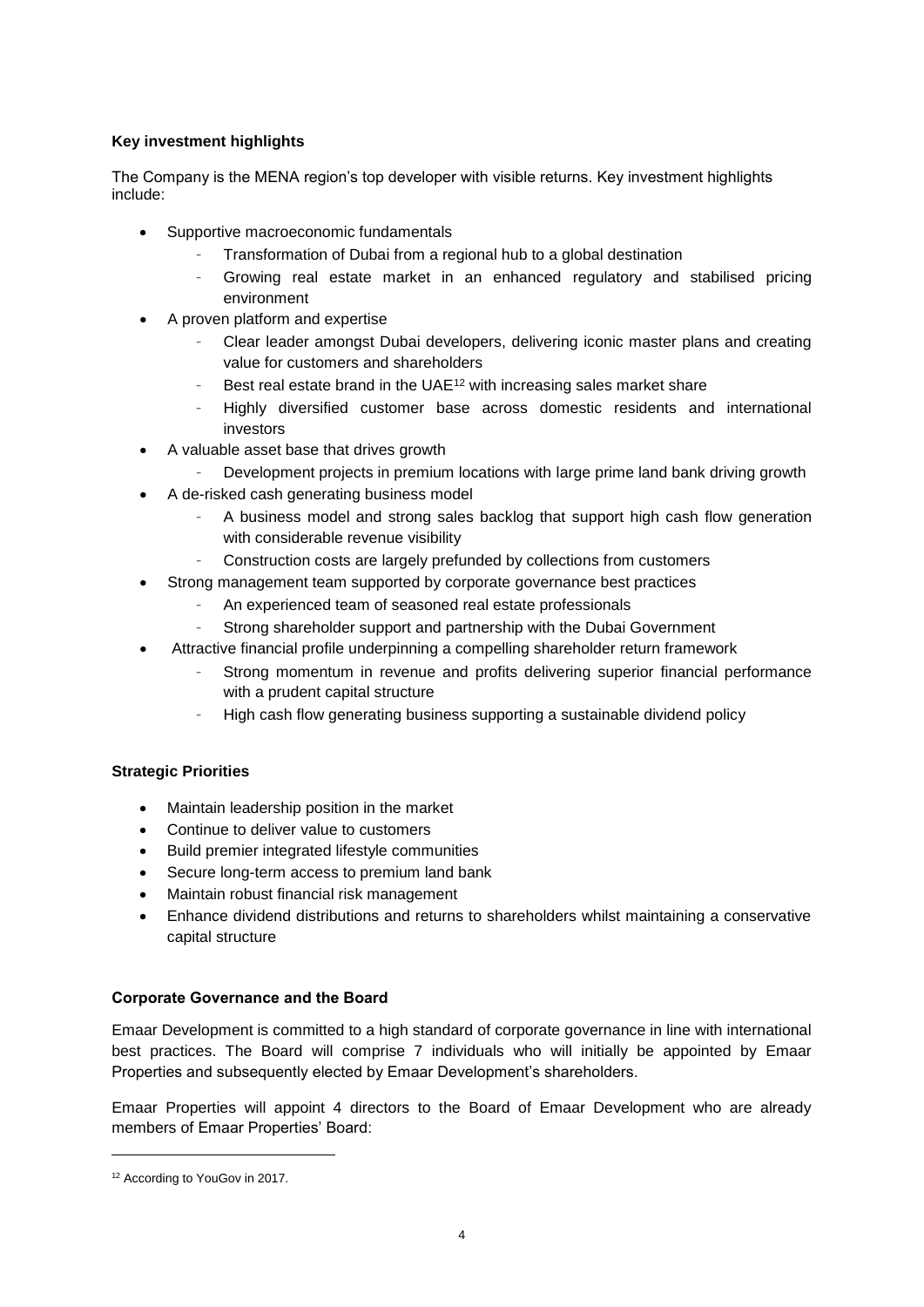### • **Mohamed Alabbar, Executive Chairman**

A global entrepreneur with active interests in real estate, retail, luxury hospitality and now ecommerce, technology, logistics and the food industry, Mohamed Alabbar is the Founder Chairman of Emaar Properties, the leading developer of iconic assets such as Burj Khalifa. A graduate of Finance and Business Administration from Seattle University in the U.S., Mr. Alabbar also holds an Honorary Doctorate from the same university.

### • **Ahmed Jawa**

Mr Jawa is an entrepreneur and founder of Starling Holding, a global investment group dealing with private equity and direct investments worldwide. He is also the founder of Contracting and Trading Company, which oversees investment opportunities in the GCC. Mr Jawa also had a joint venture with Walt Disney Company for consumer products in the Middle East, and is also a board member of RAK Petroleum Company, a publicly traded company in Norway.

#### • **Jamal Bin Theniyah**

Mr Bin Theniyah previously served as Non-Executive Director and Vice Chairman of DP World. He was appointed Managing Director in 2001 and became the DP World Vice Chairman in 2005. He was serving as the CEO of Port & Free Zone World, and was appointed Non-Executive Independent Director of Etihad Rail Company in 2009.

## • **Arif Al Dehail**

Mr Al Dehail is currently serving as CEO of the Dubai Port Authority. He was previously CEO of the Department of Planning & Development, the regulatory arm of Ports, Customs & Free Zone Corporation; and Chairman & CEO of P&O Ports. He also served as Assistant Managing Director of DP World – UAE region, having worked on several key projects in the UAE and within DP World global portfolio.

Additionally, Emaar Development will also appoint 3 Independent Non-Executive Directors ("**INEDs**"), who will constitute a majority of both the remuneration and audit committees and will vote exclusively on any related party transactions. The INEDs are:

### • **Her Excellency Dr Aisha Bin Bishr**

Dr Bin Bishr is currently serving as Director General of Smart Dubai Office, the government entity overseeing Dubai's citywide smart transformation. She previously worked as Assistant Director General of the Executive Office and Assistant Undersecretary in the Ministry of Labor, UAE.

#### • **Adnan Kazim**

Mr Kazim is a senior executive of the Emirates Group, currently serving as Divisional Senior Vice President of Strategic Planning, Revenue Optimisation & Aeropolitical Affairs. He joined Emirates in 1992 and has held various positions including Senior Vice President, Gulf, Middle East & Iran; and Senior Vice President, Africa, of Commercial Operations at Emirates Airline.

### • **Abdulla Mohammed Al Awar**

Mr Al Awar is currently serving as CEO of Dubai Islamic Economy Development Centre. He has previously held various executive positions while working for the Dubai International Financial Centre (DIFC), and served as its CEO from 2009 to 2012. He has also served as member of the Economic Committee of the Executive Council of Dubai, a member of the Dubai Free Zones Council and a board member of Bourse Dubai among others.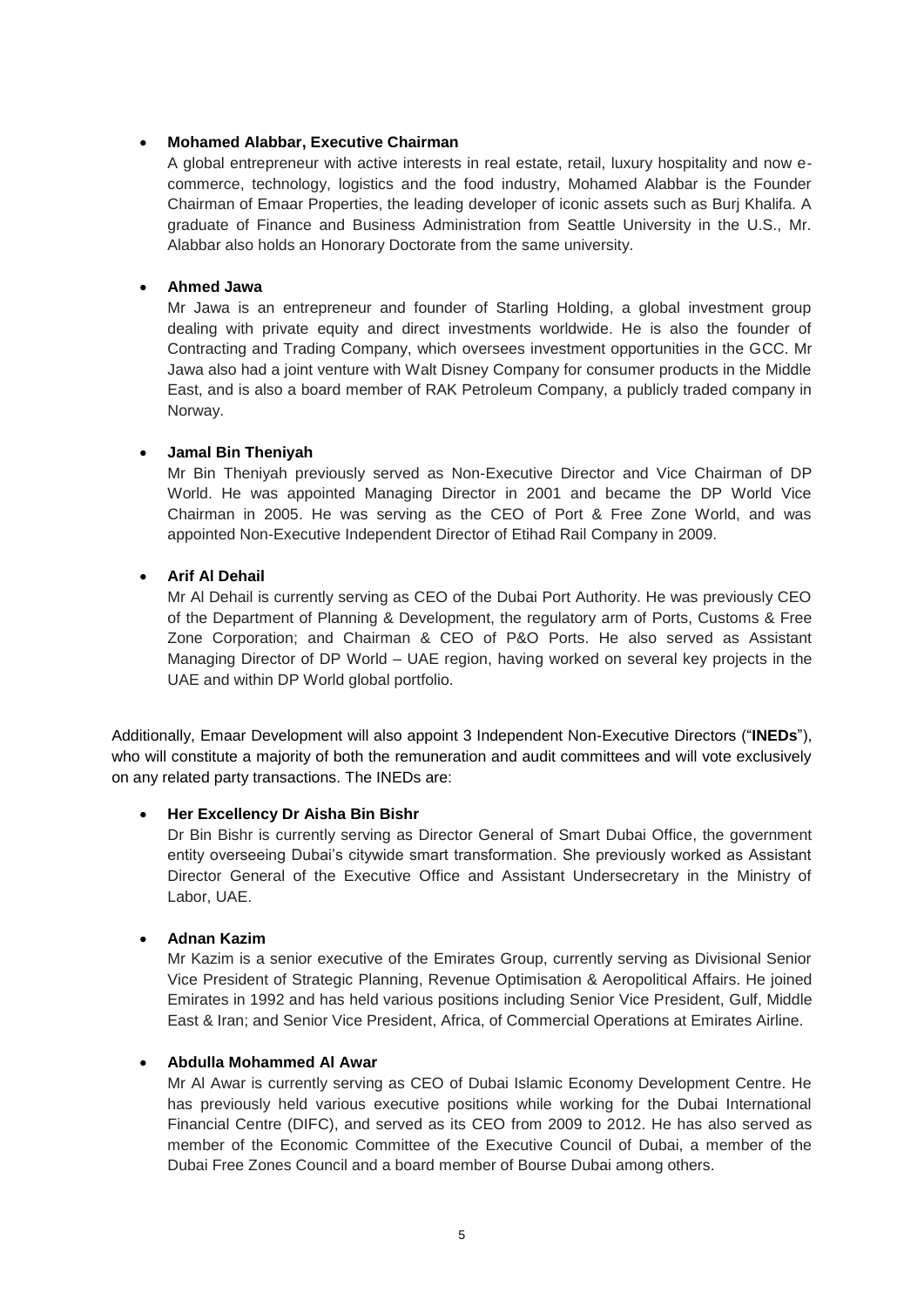### **Management Team**

Emaar Development is led by an experienced team with expertise and track record in the real estate sector:

### • **Chris O'Donnell, Chief Executive Officer**

Mr O'Donnell joined Emaar Properties in August 2017 bringing with him over 40 years of proven experience in the area of property development, construction, property management and funds management. Mr O'Donnell was previously Group Director, Al Futtaim Real Estate Group, leading their operations. Prior to joining Al Futtaim Real Estate Group in 2012, Mr O'Donnell spent five years as CEO of Nakheel, a leading property developer in the UAE with interests spanning the residential, retail, hospitality and leisure property sectors.

### • **Sunil Grover, Chief Financial Officer**

Mr Grover joined Emaar Properties in March 2000. He has over 20 years of experience in finance, accounting, budgeting, planning and reporting. Prior to joining Emaar, Mr Grover worked with Noida Power Company Limited (RPG Group Company). He holds a Bachelor of Commerce from the University of Delhi. He is a certified Company Secretary from Institute of Company Secretaries of India (ICSI) and has also passed Uniform Certified Public Accountant Examination from American Institute of Certified Accountants (AICPA).

#### • **John Carfi, Chief Executive Officer, Development and Products**

Mr Carfi joined Emaar Properties in March 2017, bringing over 30 years of proven experience in large scale mixed use residential and commercial property development. Mr Carfi was previously CEO of Residential Development for Mirvac, leading a team of over 900 professionals, working across acquisition, construction, sales, marketing, design and development, in Australia. John holds post-graduate qualifications from the University of Chicago Booth School of Business and INSEAD, as well as a Bachelor of Applied Science in Building Construction Technology from the University of Technology, Sydney.

### **Capital Structure and Dividend Policy**

In September 2017, Emaar Development signed a five-year, US\$1.3 billion (AED 4.8 billion) Murabaha financing agreement ("**the Facility**") with First Abu Dhabi Bank, and targets a drawdown of US\$1.2 billion (AED 4.4 billion) prior to the completion of the IPO. The Company is targeting to upstream US\$1.1 billion (AED 3.96 billion) to Emaar Properties with approximately US\$123 million (AED 450 million) of additional cash to be left in Emaar Development, subject to approval from the Company's Board of Directors.

The Facility was an initial step ahead of the IPO to ensure that the Company has an appropriate capital structure at the time of listing.

Emaar Development is targeting the distribution of aggregate dividends of no less than US\$1.7 billion, to be paid with respect to the next three financial years ending 31 December 2020. The Company intends to declare these dividends in relatively equal instalments.

For the dividend declared with respect to the 2018 financial year, the Company intends to pay a portion in Q3 2018 as an interim dividend, with the remainder expected to be paid in Q2 2019. The remaining dividends with respect to the financial years 2019 and 2020 are expected to be paid out in a similar manner to Emaar Properties' and Emaar Malls' ordinary course dividend distributions (post AGM, in Q2 of each following year). Thereafter, the Company expects annual dividend payments to increase further due to lower leverage and higher expected cash flows from operations.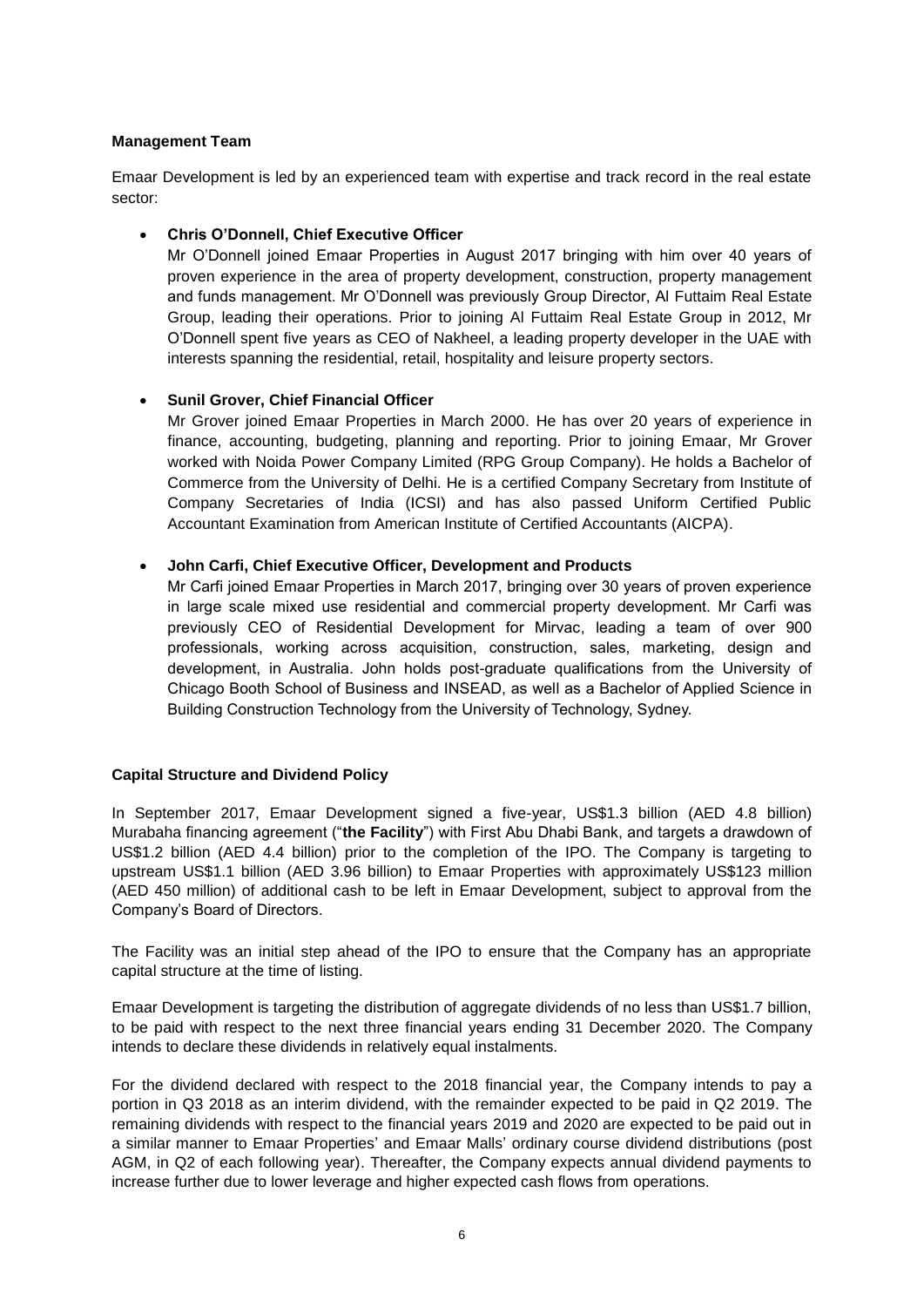### **The Offering**

The Offering will be made available to qualified institutional and other investors (the "**Qualified Investor Offering**"), as well as individual and other investors (the "**Retail Offering**"). The Retail Offering subscription period is expected to run from 2-13 November 2017, with the Qualified Investor Offering subscription period expected to run from 2-15 November.

Investors in the Retail Offering will be offered the opportunity to subscribe for Shares based on the price range announced for the Qualified Investor Offering and final allocations will be made based on the level at which the Qualified Investor Offering is priced. The net proceeds from the Offering will be received by Emaar Properties.

Full details of the Offering will be included in an Arabic-language prospectus (in respect of the Retail Offering) and an English-language offering circular (in respect of the Qualified Investor Offering), each expected to be published in due course.

BofA Merrill Lynch, EFG Hermes UAE Limited, Emirates NBD Capital PSC, First Abu Dhabi Bank and Goldman Sachs International are the Joint Global Coordinators for the Offering. Emirates NBD PJSC and First Abu Dhabi Bank are the Lead Receiving Banks. Rothschild is acting as Financial Advisor on the Offering.

**- End -**

### **For enquiries:**

| <b>Emaar Properties</b>                                   |                                               |
|-----------------------------------------------------------|-----------------------------------------------|
| <b>Emaar Properties</b>                                   | (+971) (0) 4 438 4070 / (+971) (0) 4 362 7466 |
| Abhay Singhvi (English)                                   |                                               |
| Karim Farouk (Arabic)                                     |                                               |
| Select Joint Global Coordinators and Lead Receiving Banks |                                               |
| <b>EFG Hermes</b>                                         | $(+971)$ (0) 4 306 9449                       |
| Maged El Ayouti                                           |                                               |
| Mohamed Aly                                               |                                               |
| Hatem Adnan                                               |                                               |
| <b>Emirates NBD Capital</b>                               | $(+971)$ (0) 4 303 2800                       |
| Asar Mashkoor                                             |                                               |
| <b>Prasad Chari</b>                                       |                                               |
| <b>First Abu Dhabi Bank</b>                               | $(+971)$ (0) 2 410 5880                       |
| <b>Chris Baines</b>                                       |                                               |
| For Media Enquiries                                       |                                               |
| <b>Brunswick Group</b>                                    | $(+971)$ (0) 4 560 9600                       |
| Rupert Young / James Allan (English)                      |                                               |
| Shady Abdel Hamid (Arabic)                                |                                               |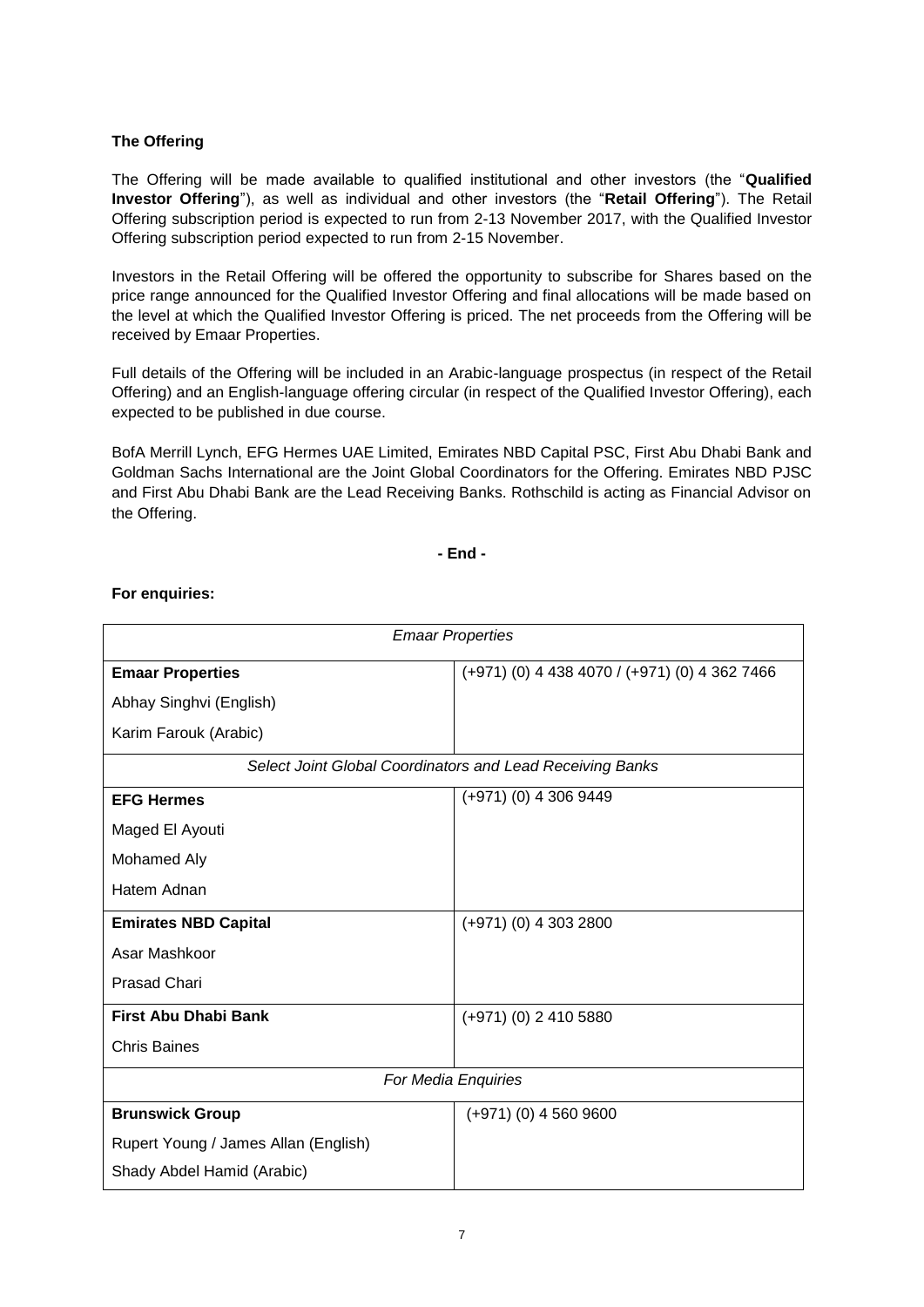The contents of this announcement have been prepared by and are the sole responsibility of the Company.

The information contained in this announcement is for background purposes only and does not purport to be full or complete. This document is not an offer of Shares for sale or a solicitation of an offer to purchase Shares in the United Arab Emirates (the "**UAE**"), the Dubai International Finance Centre (the "**DIFC**") and/or elsewhere. No reliance may be placed by any person for any purpose on the information contained in this announcement or its accuracy, fairness or completeness.

This announcement is not for publication or distribution, directly or indirectly, in or into the United States. The distribution of this announcement may be restricted by law in certain jurisdictions and persons into whose possession any document or other information referred to herein comes should inform themselves about and observe any such restriction. Any failure to comply with these restrictions may constitute a violation of the securities laws of any such jurisdiction.

This announcement does not contain or constitute an offer of, or the solicitation of an offer to buy, Shares to any person in the United States, Australia, Canada or Japan or in any jurisdiction to whom or in which such offer or solicitation is unlawful. Shares referred to herein may not be offered or sold in the United States unless registered under the US Securities Act of 1933, as amended (the "**Securities Act**") or offered in a transaction exempt from, or not subject to, the registration requirements of the Securities Act and in compliance with applicable state law. The offer and sale of Shares referred to herein has not been and will not be registered under the Securities Act or under the applicable securities laws of Australia, Canada or Japan. Subject to certain exceptions, the Shares referred to herein may not be offered or sold in Australia, Canada or Japan or to, or for the account or benefit of, any national, resident or citizen of Australia, Canada or Japan. There will be no public offer of Shares in the United States or any other jurisdiction other than the UAE. Any Shares sold in the United States will be sold only to qualified institutional buyers (as defined in Rule 144A under the Securities Act) in reliance on Rule 144A.

This announcement does not contain or constitute a financial promotion, offer, sale or delivery of shares or other securities under DIFC Markets Law (DIFC Law No. 12 of 2004), as amended or under the Markets Rules of the Dubai Financial Services Authority.

In member states of the European Economic Area ("**EEA**") (each, a "**Relevant Member State**"), this announcement and any offer if made subsequently is directed only at persons who are "qualified investors" within the meaning of the Prospectus Directive ("**Qualified Investors**"). For these purposes, the expression "Prospectus Directive" means Directive 2003/71/EC (and amendments thereto, including the 2010 PD Amending Directive, to the extent implemented in a Relevant Member State), and includes any relevant implementing measure in the Relevant Member State and the expression "2010 PD Amending Directive" means Directive 2010/73/EU. In the United Kingdom this announcement is directed exclusively at Qualified Investors (i) who have professional experience in matters relating to investments falling within Article 19(5) of the Financial Services and Markets Act 2000 (Financial Promotion) Order 2005, as amended (the "**Order**") or (ii) who fall within Article 49(2)(A) to (D) of the Order, and (iii) to whom it may otherwise lawfully be communicated, and any investment activity to which it relates will only be engaged in with such persons and it should not be relied on by anyone other than such persons.

This announcement may include statements that are, or may be deemed to be, "forward-looking statements". These forwardlooking statements may be identified by the use of forward-looking terminology, including the terms "believes", "estimates", "plans", "projects", "anticipates", "expects", "intends", "may", "will" or "should" or, in each case, their negative or other variations or comparable terminology, or by discussions of strategy, plans, objectives, goals, future events or intentions. These forwardlooking statements include all matters that are not historical facts and involve predictions. Forward-looking statements may and often do differ materially from actual results. Any forward-looking statements reflect the Company's current view with respect to future events and are subject to risks relating to future events and other risks, uncertainties and assumptions relating to the Company's business, results of operations, financial position, liquidity, prospects, growth or strategies. Forward-looking statements speak only as of the date they are made and cannot be relied upon as a guide to future performance.

Each of EFG Hermes Promoting and Underwriting, Emirates NBD Capital PSC, First Abu Dhabi Bank PJSC, Goldman Sachs International and Merrill Lynch International (together, the "**Joint Global Coordinators**"), Rothschild (Middle East) Limited ("**Rothschild**") and the Company, and their respective affiliates expressly disclaims any obligation or undertaking to update, review or revise any forward looking statement contained in this announcement whether as a result of new information, future developments or otherwise.

Any purchase of Shares in the proposed Offering should be made solely on the basis of the information contained in the final Prospectus to be issued by the Company in connection with the Offering. The information in this announcement is subject to change.

The Offering timetable, including date of Admission, may be influenced by a range of circumstances such as market conditions. There is no guarantee that Admission will occur and you should not base your financial decisions on Company's intentions in relation to Admission at this stage. Acquiring investments to which this announcement relates may expose an investor to a significant risk of losing the entire amount invested. Persons considering making such investments should consult an